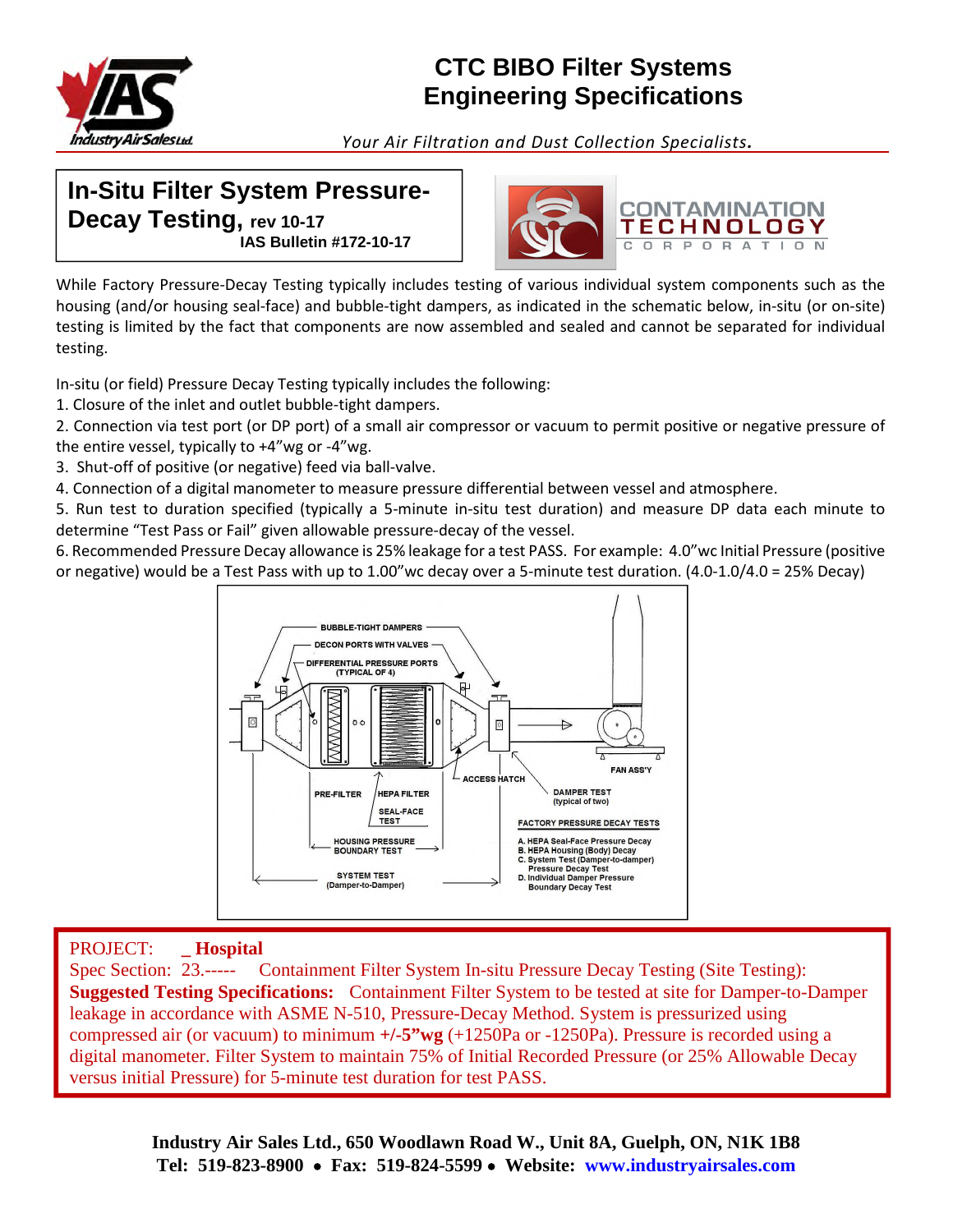

## **In-Situ Pressure Decay Testing, Notes & Qualifications:**



#### **POSITIVE PRESSURE DECAY TEST SET-UP:**

- 1. Shut inlet and outlet bubble-tight dampers.
- 2. Disconnect gage piping from all ¼" DP ports on the housing. Plug all but one port with brass plugs.
- 3. Check all ports and access doors for security.
- 4. Connect compressor and manometer to the DP port coupling.
- 5. Pressurize cavity to 4"wc using portable compressor.
- 6. Allow system to stabilize for a couple of minutes.
- **7. (For vacuum test substitute vacuum for compressor in Steps #4 & #5.)**
- 8. Once system stabilizes commence 5-minute decay test.
- 9. Record findings on IAS report form and submit to customer.



#### **MANOMETER & TEST FITTING:**

Use a digital manometer that allows for a -25"wc to +25"wc range, so the same manometer can be used for vacuum and positive-pressure testing requirements.

Connect the manometer using a barbed-fitting such that it measures the differential pressure between the housing cavity and atmosphere. Manometer should be able to switch between English & Metric measurements as required by the testing specifications. Always use new Teflon tape when connecting the test fitting to the ¼" DP port.

- 1. **SCHEDULING**: Whenever possible Pressure Decay Testing should be done as soon as filter systems are in final position, but prior to making any mating duct connections. This facilitates exterior access to the dampers in the case where soap-bubble testing is required on the damper seals.
- 2. **SOAP-BUBBLE TESTING**: It is extremely difficult to conduct in the field (In-Situ) pressure-decay testing and testing should only be conducted when the housing or components have clear and visible signs of damage that might have resulted in seam-weld breach. When required or requested, soap-bubble testing should be conducted under positive-pressure conditions, using a portable air compressor. Also, good lighting conditions are required if pinhole bubble-leaks are to be detected.
- 3. **OUTDOOR LOCATION TESTING**: Due to the use of electric equipment and meters, plus the sensitivity of this equipment to changing temperatures and atmospheric pressures, **testing should never be attempted on BIBO filter equipment that is located outdoors.** Equipment must be brought indoors where temperature and humidity are relatively stable in order to attempt any type of testing.

**Industry Air Sales Ltd., 650 Woodlawn Road W., Unit 8A, Guelph, ON, N1K 1B8 Tel: 519-823-8900 Fax: 519-824-5599 Website: www.industryairsales.com**